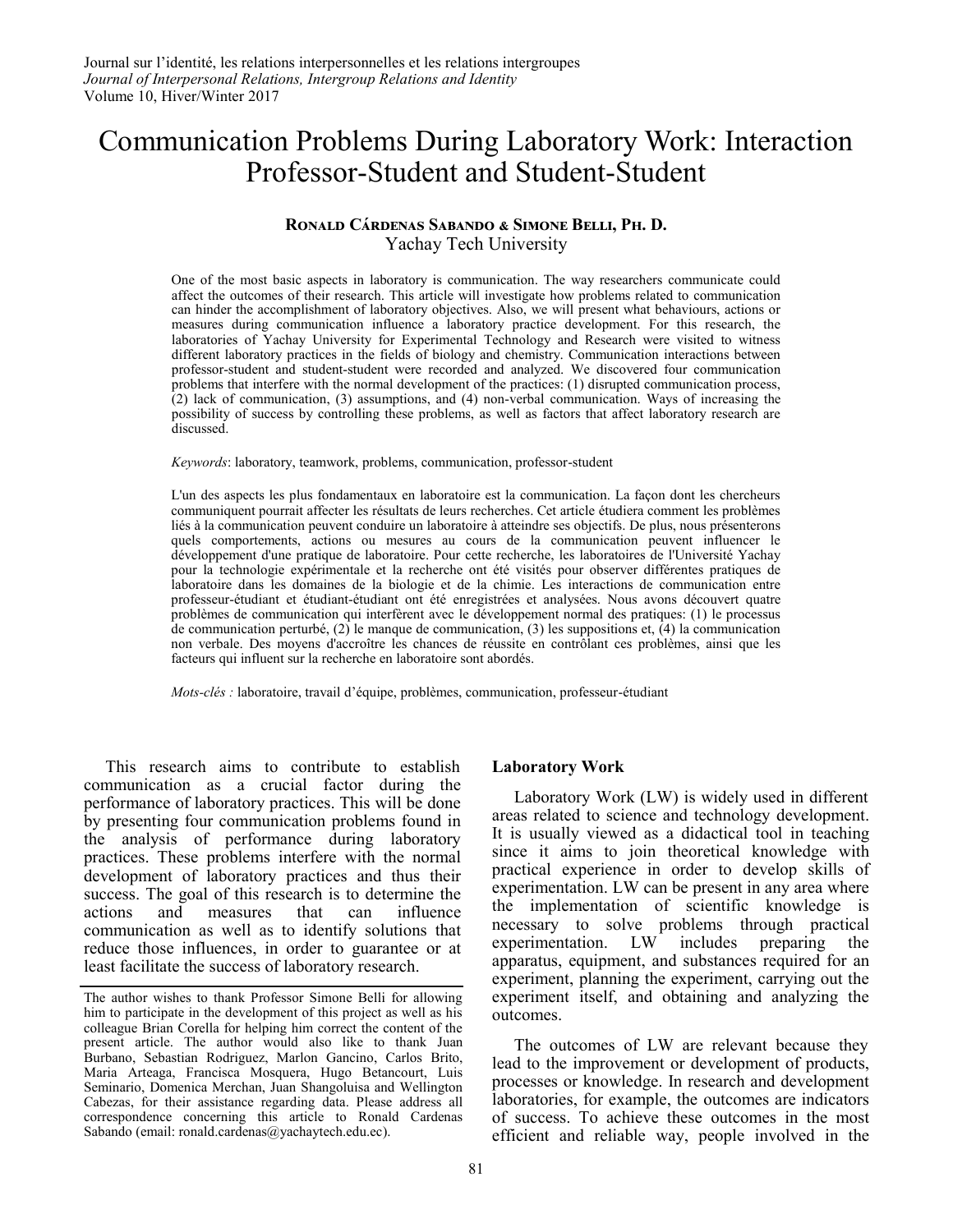laboratory must perform and act in specific ways. These actions play an important role in the success or failure of the LW.

One place to start developing efficiency and reliability is in high level educational laboratory practices, which are primarily based on people's interactions and performances. Moreover, educational laboratory practices have other positives aspects. Teamwork not only helps increase performance and efficiency but also generates an affective experience, which leads to a greater cohesion among team members (Galegher & Kraut, 1994). In the case of laboratory work in teaching settings, all these benefits facilitate the progression of students into highlyskilled workers that perform efficiently in laboratories as members of a team.

Galegher and Kraut's work (1994), based on Hackman's work (1983), stated that success is ordinarily viewed as multidimensional, involving not only instrumental achievements but also individual satisfaction and the maintenance of the group as a performing unit. Thus, a successful laboratory practice can help increase well-being and satisfaction of the people involved in the laboratory. Lang, Wong and Fraser (2005), following the study of positive attitudes (e.g., leadership, understanding, helping/befriend a fellow student), established that they were directly related to the disposition of participating students.

Despite these positive features of LW in education settings, several studies have presented problems related to the use of laboratory practices for teaching purposes. They asserted that the cost of conducting experiments in current laboratories is higher compared to the one of classical lecture (e.g., facilities, materials and staff time; Gordillo, Guerrero, Gurtubay, & Guede, 2008; Reid & Shah, 2007). One solution proposed is the implementation of virtual laboratories. This idea is attractive when considering their accessibility, grade level of security and cost. Nevertheless, these types of laboratories present inconveniences since they are limited by model simplifications, such as the reduction of variables and/ or elements to decrease the level of complexity of an experiment. Calvo, Zulueta, Gangoiti, Lόpez, Cartwright, and Valentine (2009) highlight that experimentation in real-life laboratories, even in limited conditions, is a value added to the learning process.

The question hence remains of what can be done to solve the problems of cost without compromising practical experience in education.

Different aspects are present during LW, which can influence its outcomes and potentially lead to its failure due to an accumulation of minor events or errors. Wiegmann, ElBardissi, Dearani, Daly, and Sundt (2007) showed that a proper approach to study errors must consider: 1) environmental factors such as equipment design and/or environmental distractions; 2) social factors such as teamwork and communication; 3) supervisory issues such as training, staffing, and scheduling; and 4) organizational variables such as procedures, policies, and resources.

In our approach, we considered those four characteristics; nonetheless, we focused on social factors as the main aspect. It is necessary to understand teamwork and communication due to their relevance since these factors depend on a proper education development.

# **Teamwork**

According to Kaifi and Noori (2011), teamwork is essential to every daily activity. That's why in the last half century, it has been studied in various contexts. Most modern organizations are multidimensional, including professionals from different areas. It is therefore primordial to understand the role of teamwork in these organizations. The concept of teamwork comprises various elements. Tambe (1997) explained that teamwork cannot be only considered as the union of simultaneous coordinated activities. Thus, it is first necessary to define teamwork to understand its important roles.

Kaifi and Noori (2011, p. 88) treat it as: "a tale of people with different skills coming together with a common purpose. [...] A team is composed of two or more individuals who possess any number of common goals. Exhibiting skill and workflow interdependencies, members combine their differing roles in the completion of a given task." Based on this, we simply define teamwork as the pursuit of common goals by two or more individuals, combining skills, knowledge, and resources; in addition to coordinating activities and interacting with each other in the same physical space.

As it was already expressed, laboratory involves more than just professionals working in the same room. Hoegl and Gemuenden (2001) analyzed several factors such as effort, communication, performance, mutual support and coordination during teamwork. They found a direct relation between teamwork quality and their performance. It should be noted that LW also involves daily interaction between professionals. Indeed, Kaifi and Noori (2011) mentioned that teams include social interactions as its main component. Social interactions are mainly based on communication, especially in LW settings. Kozlowski and Ilgen (2006) state that it is necessary for teams to coordinate and combine skill sets to increase their ability to solve tasks efficiently. To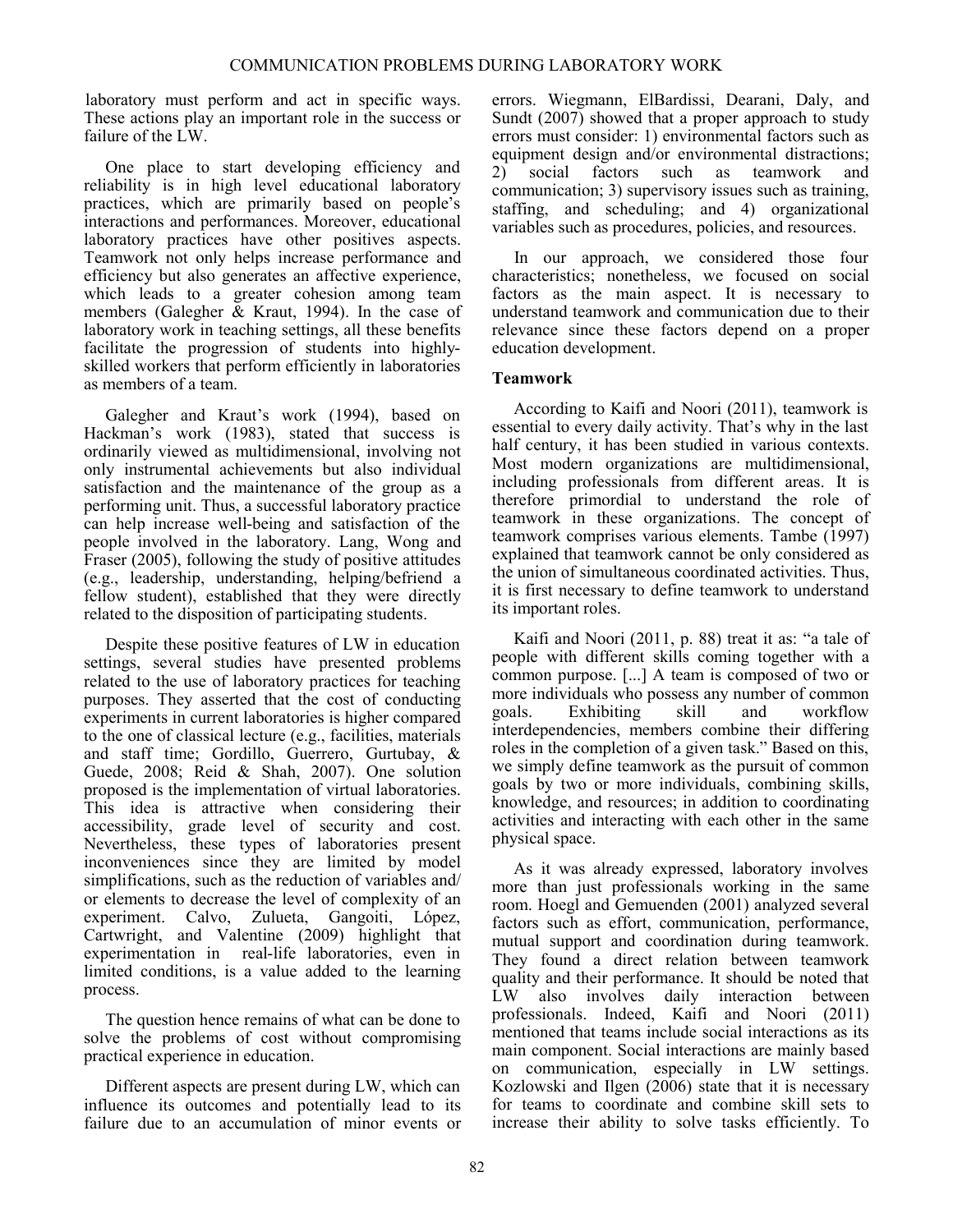adequately assess the quality of teamwork, it is imperative to identify behaviours that can affect this partnership (Manser, 2009). These behaviours can negatively influence team performance during LW, leading to unnecessary high cost outcomes or even not obtaining any outcome.

# **Communication**

During teamwork, communication plays the important role of facilitating team coalition and interaction. Therefore, it leads to accomplishing the different objectives. On the other hand, a poor communication process can cause complications that can affect the team's effort to achieve its goals. Indeed, Katz and Tushman (1979) showed that communication and high performance are directly related to problem-solving in R&D laboratories.

Kraut, Egido, & Galegher, (1988) differentiated two types of communication. The first one is interactive communication which involves the ability to exchange information rapidly and adjust message responses to one's communication partners. The second one is expressive communication which requires the capacity to convey ideas considering not only semantic meaning but also contextual meaning (body language, intonation, background, etc.). Both types of communication are present during LW.

Expressive communication is used for project initiation-settling, interpretation of problems, goals definition and work planning (Galegher & Kraut, 1994). It is used to create a common mental model in the group (Leonard, Graham, & Bonacum, 2004). At the beginning of laboratory practices, expressive communication directly helps set objectives, establish how to achieve them and distribute responsibilities and work.

Interactive communication is mainly present during the development of LW. Thus, it can be related to the development and accumulation of errors, which can lead to poor laboratory practices and poor results. Nevertheless, it has not yet been treated in the laboratory setting although other settings have been examined, including aviation and health care, in which teamwork is an inherent element. Leonard, Graham and Bonacum (2004), Manser (2009) and Lingard et al. (2004) showed the importance of effective communication in teamwork to provide appropriate health care. They found a direct relation between communication failures and patient harm. Other studies such as Sexton, Thomas and Helmreich (2000) also examined the repercussions of stress, errors and teamwork in health care and aviation contexts. They found that hierarchy and differences in power between team members negatively affected communication. Nevertheless, to understand the importance of

communication in teamwork, it is necessary to see some quantitative examples:

**Aviation example.** Mosier et al. (2012) analyzed data incidents from June 2009 to October 2011 from the Aviation Safety Reporting System (ASRS) and the National Transportation Safety Board (NTSB). In the ASRS data, communication problem factors appeared in 32% of the reports (out of 116) while in the NSTB's, 20% (out of 60 reports). They concluded that lack of good communication in teamwork might feed into procedural and decision errors. They emphasized the importance of communication in decision making since an inadequate communication process can jeopardize the sharing of critical information.

**Health care example.** Leonard, Graham and Bonacum (2004) showed that sentinel events (unexpected occurrence involving serious physical harm or death) reported to the Joint Commission for Hospital Accreditation were directly related to communication failures. Most of the occurrences (i.e., 75%) lead to patients' death.

These examples may be perceived as distinct from LW since LW is not directly responsible for people's lives as it is the case with health care. However, they show the importance of communication during teamwork.

Communication can also play an important role in the replication of experiments. Indeed, communication is essential in order to announce findings and methods and assure the possible replication of the research by any other research team. Vegas, Juristo, Moreno, Solari, and Letelier (2006) study the capacity to replicate when communication is limited or eliminated. They concluded that communication is needed to ensure successful replication, even if communication is limited to a couple of meetings.

Lastly, it is necessary to consider another factor such as the hierarchical relationship between students and teachers, and how it impacts LW.

# **Students and Professors' Relationship**

Many researchers have corroborated that the interaction between students can change if they are interacting only with students or with students and professors. Zahn (1991) studied the effects of hierarchical relationships and physical arrangements on face-to-face communication. He emphasized the importance of communication in information processes and decision-making and how proximity, position, and exposure affect them. Two of his hypotheses focused on how status distance due to hierarchy structure was negatively related to exposure and communication time. Since laboratory settings can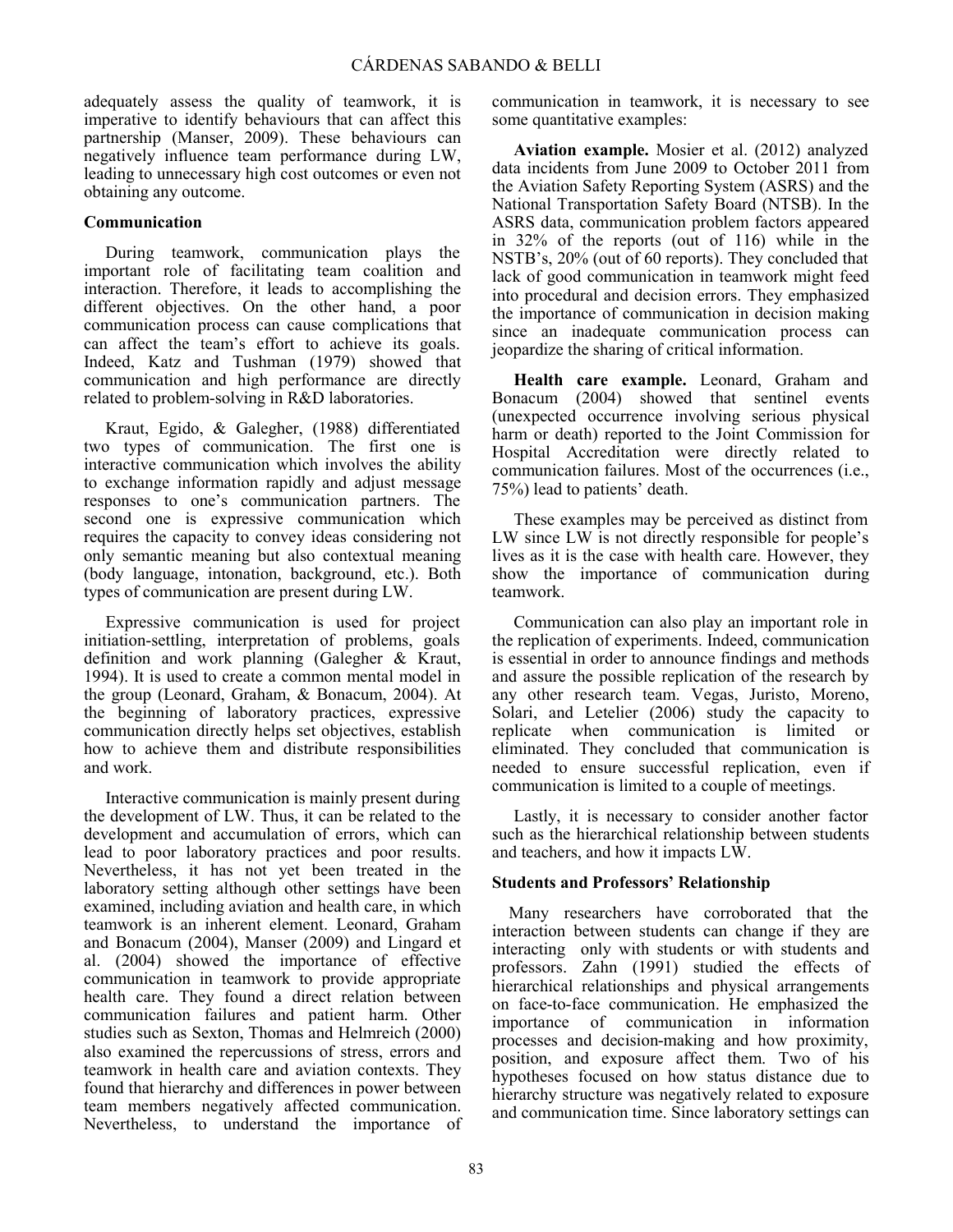also be considered as a hierarchy structure, this negative relation can exist. For example, the interaction time in a laboratory setting is more limited in the case of student-professor interaction than in students' interaction. This is due to fewer interactions between the student-professor since courses and laboratory time are limited. However, the interaction between students is greater because it includes overtime hours due to extracurricular activities.

Lang, Wrong, and Fraser (2005) pointed out the importance of analyzing teachers' behaviour and its influence on students' attitudes, since it has been understudied. Their work indicates that strict professors' behaviour is negatively related to students' attitudes. This strictness could complicate the interaction between students and professors which, in turn, can hinder expressive and interactive communication.

To summarize, teamwork has been studied in several settings showing the importance of communication as an inherent factor. The lack of communication in these settings has been related to hindering workflow, leading to errors and failures. Nonetheless, this analysis has been superficially made in LW, where unlike the health care and aviation settings, there is no qualitative or quantitative data. For this reason, this article focuses on analyzing communication, team work and hierarchical relations, and their relation to error and failures in LW. It also has the objective of considering the factors that can cause theses failures.

#### **Method**

This research is part of a bigger ethnographic research with the goal of highlighting what makes a research team successful. This project analyzes nineteen international centers in nine countries to organize innovative strategies transferable to Ecuador's social and cultural context.

During the first semester of 2015, for this research, we visited the laboratories of Yachay University for Experimental Technology and Research. Yachay Tech is a university created with the goal of changing the productive matrix of Ecuador — based on limited resources such as petroleum — to another one based on unlimited resources like knowledge and technological development. For this reason, its educational program is based on the development of the characteristics of researchers with a vast experience in a laboratory environment.

# **Participants**

The participants are students from the first semester of Yachay Tech University. Their main objectives are introducing and developing the main cognitive and motor skills used in LW (e.g., material use and procedures). Each training course involved thirty students, a head professor and a teaching assistant; and lasted from one and a half hours to two and a half hours. The participants' context information presented in this section was gathered with a survey.

The mean age of the students was 18.90 years (range 17 to 26;  $SD = 1.40$ ). In total, the number of students that participated in the study was 148. Out of the 148 participants,  $38.50\%$  ( $n = 57$ ) were females and  $61.50\%$  ( $n = 91$ ) were males. The leveling course (optional course where students learn the basics in math, chemistry and physics) was taken by 76.40% (*n* = 113) of the students, 23.60% (*n* = 35) were working for the first time at the university, and 9.50%  $(n = 14)$  of the students took the first semester for a second time.

In total,  $73.60\%$  ( $n = 109$ ) of the students reported that they had prior work experience in real laboratory conditions. Of these 109 students,  $40.50\%$  ( $n = 47$ ) reported that they only performed microscope observations;  $6\%$  ( $n = 7$ ) exclusively worked with chemical reactions; 50.90%  $(n = 59)$  had done both and 2.60%  $(n = 3)$  performed a different type of LW. Finally,  $26.40\%$  ( $n = 39$ ) of the students reported to have not worked at all in a laboratory.

## **Procedure**

This research aims to explore different communication problems that may occur during teamwork in laboratory internship. This study was based on ethnographic observations; it included the content analysis and the recording of laboratory internships, interviews with students and professors and the implementation of a survey. It facilitated the discovery of different problems within a context that can help elaborate possible explanations and solutions.

The observations of different laboratory practices were divided into five phases:

(1) Interviews with the head professor and with one or two students before the practical training. In this phase, the main information was obtained through open questions such as what practical trainings were about, what objectives to achieve, what the professor expects from the students' behaviour and performance and what innovative component was included in the practical trainings. There were also questions regarding the summary of the procedure and the importance of the correct use of tools given by the university.

(2) The second phase was the recording of the training courses. In this phase, two or more students pay particular attention to recording the training time while not interfering. The recordings were focused on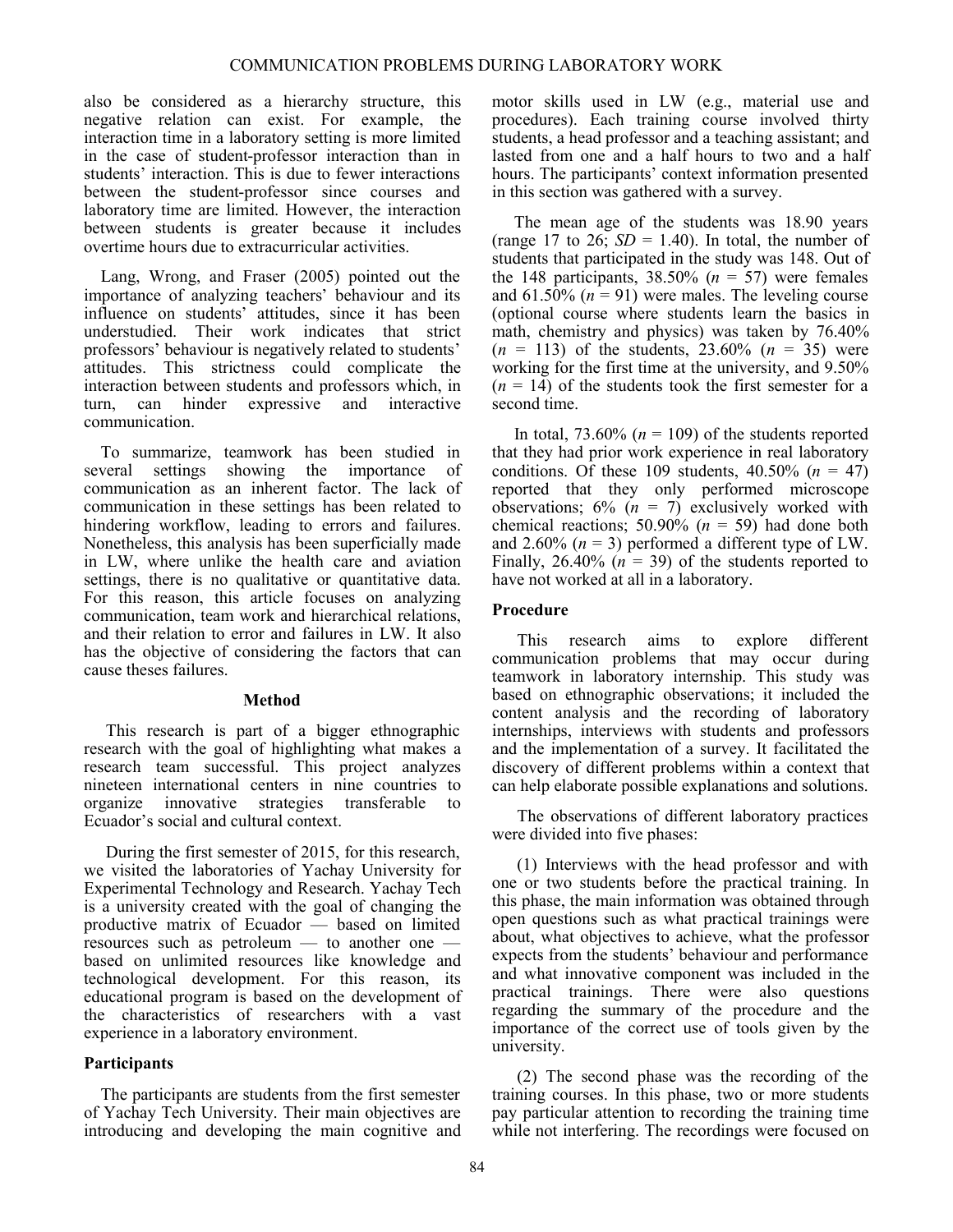the material that was used, the students and professors' participation as well as the communicative interactions between student-student and professorstudent.

(3) The third phase was interviews with the professor and two students after the practical training. The reason for the previous interview was to understand what the objectives and goals were. The subsequent focused on confirming achievements and reporting any problem found by either the professor or students.

(4) The fourth phase was the analysis of records to find communication problems and failures.

(5) The fifth phase was the explanation of identified problems. Students filled out a survey in which they explained the possible causes of these communication problems.

The main objective in these phases was to find the common difficulties related to communication that could emerge in any laboratory internships and the way these difficulties are faced by the participants (students and professors). The ethnography approach allowed us to observe different communication and behaviour facets that were common among the various work teams.

#### **Analysis**

The program ATLAS.ti (Scientific Software Development GmbH, 2017) was used for analyzing all gathered data. This software allows analysis of qualitative data such as interviews, field notes and audio-visual sources. It enables coding that is used to tag fragments of all collected data. It is also possible to comment on these fragments. Once all documents have been coded, this information can be categorized into qualitative findings based on a *Conventional Content Analysis* because it is best fitting for this type of research (Hsied & Séhannon, 2005).

In a first stage, the analysis of recorded laboratory internships was necessary to eliminate irrelevant data. It was made according to the steps illustrated in Figure 1 as explained below. It also enabled us to come up with the proper codes that were used for this research.

First, we eliminated any non-communicative interactions such as students' preparation for their internships, "logbook" preparation (i.e., a notebook where students wrote about the process, used materials and substances, obtained results and changes or faced problems related to materials and procedure during the laboratory internship), materials arrangement and the setting of used machines.



*Figure 1.* Steps for the analysis of laboratory practices.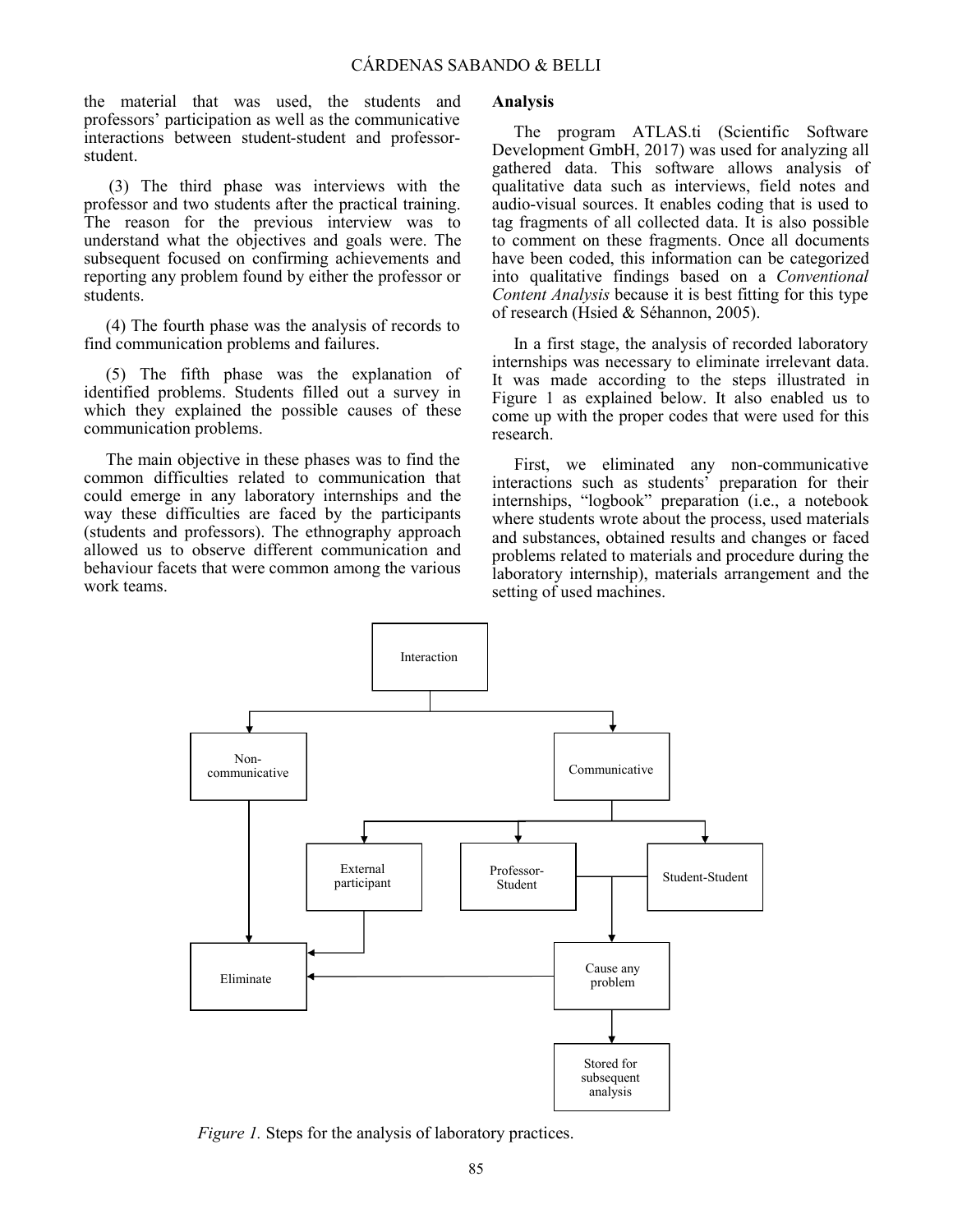Then, we eliminated any communicative interactions with external participants as they were not involved in the practical training. Additionally, any conversations among the students that was not related to the development of the practical training was also eliminated.

Finally, we analyzed the remaining communication interactions between students and professor-students in order to find the ones that interfered with the practical training. For this research, we considered these interferences as situations involving two or more participants performing an activity together, where communication was necessary but its implementation was not included or performed in a proper way, compromising the expressed information and the procedure. For example, a discussion among students on how to proceed once they did not obtain the expected results forces the students to communicate the possible causes or solutions to this problem. This situation illustrates a communication interaction that was not well performed. So, it did not end up in a solution or explanation of the raised problem.

The data was divided into four main categories: (1) disrupted communication process, (2) lack of communication, (3) assumptions and (4) non-verbal communication (see Table 1).

#### Table 1

*Categories and Codes Used in Content Analysis*

| Categories                      | Codes              |
|---------------------------------|--------------------|
|                                 | Unfinished ideas   |
| Disrupted communication process | Distraction        |
|                                 | Silence            |
| Lack of communication           | Lack of attention  |
|                                 | Disinterest        |
|                                 | Noise              |
| Assumptions                     | Doubts             |
|                                 | Solutions          |
|                                 | Inquiring          |
| Non-verbal communication        | Meaningless sounds |
|                                 | Hand signs         |
|                                 | Exchange glances   |

 Based on this analysis, these communication problems were identified and named as the categories shown in the *Results* section. Nevertheless, until this point, there was not any possible causes suggesting an explanation of these findings. Thus, a survey was made to gather the students' opinion on the laboratory context since a laboratory is a dynamic environment with a hierarchical structure. It was filled anonymously to avoid any bias.

The survey consisted of fourteen questions, including open and closed questions. The first five questions were related to background information (age, sex, semester, exoneration and repeaters). The next two questions were related to previous laboratory experiences and the type of performed practicals (microscopy, chemical reactions or another type of LW). The last seven questions asked the students' opinion on laboratory hierarchy, trust development, expressiveness, communication and the possible causes of found problems depending on the involved participants (students, professors or both).

Since some of the questions were open-ended questions, a content analysis technique was employed. We used a *Content Analysis Technique* (Yildririm, & Simsek, 2005) as it is considered a proper tool to analyze qualitative information (Dikmenli, 2009; Kaleli-Yilmaz, 2015). This technique enables the separation of the information into its components, and then it analyzes its components for similarities or common factors. Dikmenli (2009) also showed that this data analysis technique provides reliable results in many studies (Hirvonen & Viiri, 2002; Kaleli-Yilmaz, 2015; Pekmez et al., 2005).

#### **Data**

At the end of the laboratory internships, over 140 forty minutes of video, 200 pictures and 148 surveys were collected. This data were saved into an online database that can be accessed by any student with the authorization of the head professor. It made the analyzing, commenting and sharing of information easier. Through the database, other documents were shared such as requests for visitation, papers regarding similar studies, encryption codes and timetables.

To organize the data obtained, an intuitive encryption code was presented and implemented. It took into consideration the initial type of data (images, videos or audio), type of laboratory (chemistry or biology) and type of information source (preliminary professor interview, preliminary student interview, practices development, latter professor interview or latter student interview).

The contribution of the data collected can be divided into three main groups. First, interviews (videos and audio) helped the contextualization of the laboratory internship. Second, the laboratory practice recordings were the main source of qualitative data related to the real-life interaction of the participants (students and professors) in a laboratory condition; thus, they helped to find the communicative behaviour and problems that could be recognized. Lastly, the survey filled out after the laboratory internships was about the students' background information and their ideas related to hierarchy, trust and communication development. This qualitative and quantitative information gathered in the survey helped explain the problems that emerged.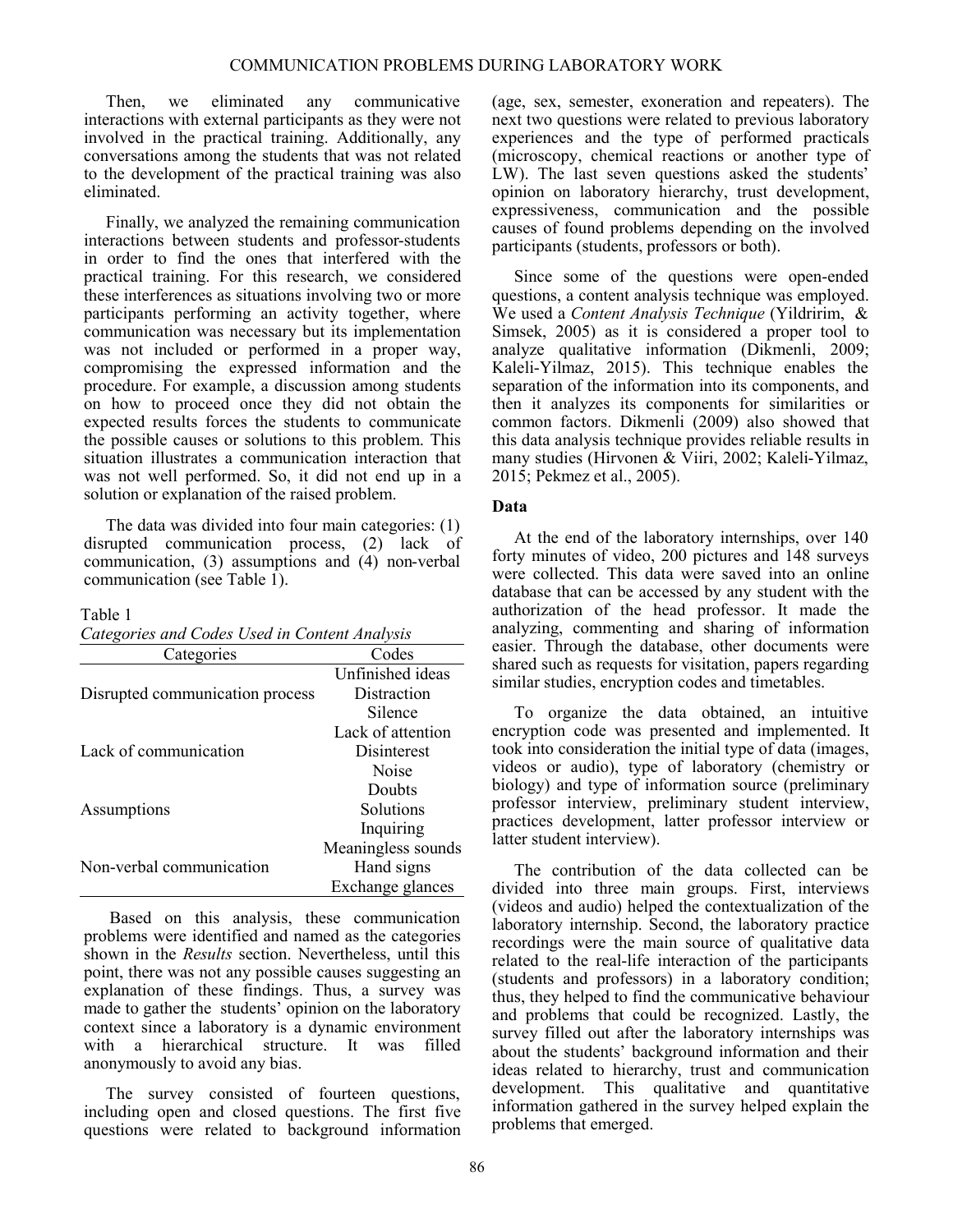#### **Results**

Once the analyzing process finished, four different communication aspects that could influence the laboratory internship were determined: (1) disrupted communication process, (2) lack of communication, (3) assumptions and (4) non-verbal communication.

#### **Disrupted Communication Process**

Disrupted communication process was defined as any aspect causing the communication process to end or causing an interference with its normal flow. Students and professors demonstrated this when they tried to perform the practical training. In the survey, students reported many causes of hindrance in communication between professors and students (see Table 2 for an exhaustive list).

The main responses from the students were: fear of being wrong or mocked (19.60%,  $n = 29$ ), lack of trust with the professor or other students  $(15.50\%, n = 23)$ , lack of organization and equipment  $(14.90\%, n = 22)$ , professor's attitude  $(13.50\%, n = 20)$  and lack of knowledge or topic misunderstanding (10.80%,  $n = 16$ ). They also reported that the number of students is related to the lack of organization and equipment (13.50%, *n* = 23).

For example, during a laboratory internship, the professor tried to explain to a group why they were using a specific material (i.e., powder to absorb moisture). During the explanation period, the professor visited another group (group B) in order to obtain more material to give to group A, perceiving lack of organization in that group. She then proceeded to distribute the material. During the time the first group of students was without her supervision, they started talking among themselves. When the professor came back, she had to repeat her explanation.

#### **Lack of Communication**

Lack of communication is defined as a problem in the transmission of a message to a recipient. Lack of communication can be caused, for instance, when one seeks the attention of another person or simply because one feels unable to express an idea. In fact, 55.40%  $(n = 82)$  of students reported to have experienced trying to express an idea, but they felt not being heard.

Among the most significant responses are distractions  $(21.70\%, n = 32)$ , unimportance and disinterest from their colleagues (22.30%,  $n = 33$ ) as well as not expressing concerns in a proper way (16.90%,  $n = 25$ ). Distraction, in this case, is also linked to the number of students per internship. Students reported that they did listen to some concerns, but did not answer them because they were

Results **Executs** considered insignificant or unimportant. Among others reasons, one reported that students ignored the concern when it was not clearly expressed.

> An example of distraction was found during the performance of a reactive-product laboratory internship. In this internship, students had to manipulate some substances required in a precise amount. Students were unsure about having the right information although they had received it at the beginning of the internship. A first possible reason for their uncertainty was that during their different tasks, students became immersed and did not pay attention to the professor's speech. A second possible reason was that the professor would have had to assist every student, which was impossible due to lack of time. A third possible source of this problem could be observed when several students tried to find a solution when an issue occurred. Consequently, they started to share their ideas and did not pay attention to what others were saying.

> An example of a concern not properly expressed along disinterest from colleagues was evident in internships where students expected certain results. Some students reported, in the survey, that they do not express themselves due to fear of derision or to being intimidated by their colleagues and other figures of authority. In fact, as it is shown in Table 2, 57.40% (*n* = 85) of students reported this situation as being caused by lack of trust among classmates and 31.80%  $(n = 47)$  reported that the cause could be fear of derision.

> In the case of students-professor students reported in the survey that they did not pay attention to the professor's directions due to distractions (39.20%,  $n = 58$  or to disorganization (12.20%,  $n = 18$ ). In addition, 19.60%  $(n = 29)$  did not understand the professor's instructions. For instance, disorganization was caused when students did not pay attention to a classmate's speech in which he was trying to communicate a problem and give possible explanations.

> Nevertheless, once these barriers were removed, students started to set aside these problems and began to express their concerns. This situation was illustrated when one student decided to ask a common question that the majority of classmates also had regarding the setting of a machine. Once he asked his question, the others continued with theirs.

#### **Assumptions**

The third aspect is a result of the two previous problems (disrupted communication process and lack of communication). When the students did not ask, nor express any problems, they tried to keep the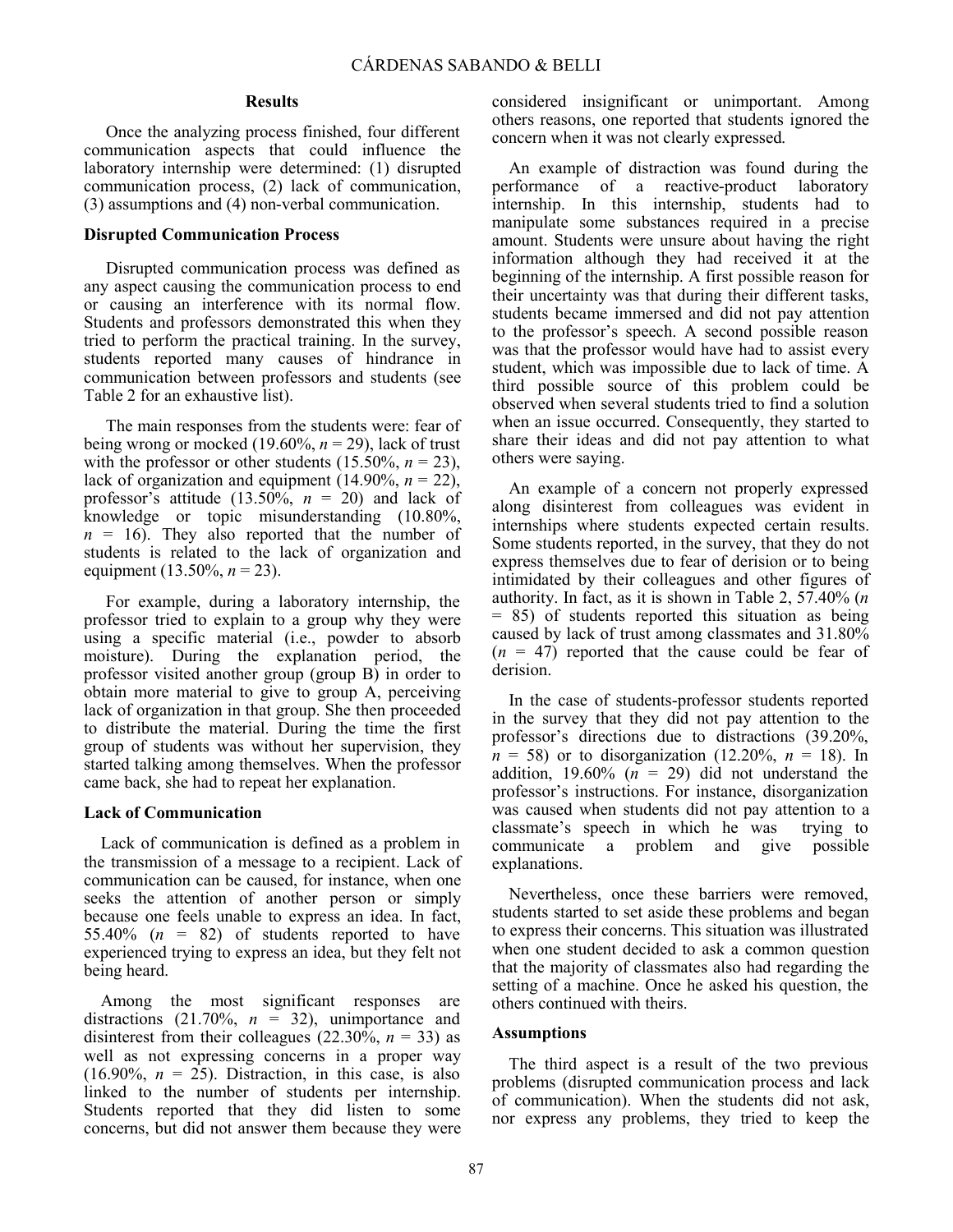#### COMMUNICATION PROBLEMS DURING LABORATORY WORK

Table 2

*Frequencies (and Percentages) of Answers to the Survey Questions*

| Answer                                                                           | $n(^{0}/_{0})$ |
|----------------------------------------------------------------------------------|----------------|
| What can hinder communication between students and professors?                   |                |
| Fear of being wrong or mocked                                                    | 29 (19.60)     |
| Lack of trust in the professor or other students                                 | 23 (15.50)     |
| Lack of organization and equipment                                               | 22 (14.90)     |
| Professor's attitude                                                             | 20(13.50)      |
| Lack of knowledge and comprehension about the topic                              | 16(10.80)      |
| Other                                                                            | 15(10.10)      |
| No reason                                                                        | 11(7.40)       |
| Eloquence                                                                        | 8(5.40)        |
| Distraction/Disinterest for the class                                            | 4(2.70)        |
| Did you ever express a concern and nobody else listened/answered you?            |                |
| Yes                                                                              | 82 (55.40)     |
| N <sub>o</sub>                                                                   | 66 (44.60)     |
| Why would someone not listen/answer someone else's concerns?                     |                |
| Distractions                                                                     | 32 (21.70)     |
| Other reasons                                                                    | 31 (20.90)     |
| Unimportance and disinterest                                                     | 33 (22.30)     |
| Not clearly expressing the concern                                               | 25(16.90)      |
| Noise                                                                            | 13 (8.80)      |
| Inopportune moment                                                               | 8(5.40)        |
| Fear of being wrong or derision                                                  | 5(3.40)        |
| Not knowing the answer                                                           | 1(0.70)        |
| What can cause students not to express their concerns to their classmates?       |                |
| Lack of trust                                                                    | 85 (57.40)     |
| Fear of derision                                                                 | 47 (31.80)     |
| Other reasons                                                                    | 16(10.80)      |
| Why would you not pay attention to your professor's instructions?                |                |
| Distraction                                                                      | 58 (39.20)     |
| Do not understand                                                                | 29 (19.60)     |
| Disorganization                                                                  | 18 (12.20)     |
| Others                                                                           | 16(10.80)      |
| Boredom                                                                          | 14(9.50)       |
| Fatigue                                                                          | 11(7.40)       |
| Disinterest                                                                      | 2(1.40)        |
| Do you think there is any distance created by power differences between students |                |
| and professors that can hinder students from expressing their concerns?          |                |
| Yes                                                                              | 26 (17.60)     |
| N <sub>o</sub>                                                                   | 122(82.40)     |
| With whom do you tend to develop trust, your classmates or professor?            |                |
| Classmates                                                                       | 129 (87.20)    |
| Professor                                                                        | 19(12.80)      |
| <i>Note</i> , $N = 148$ .                                                        |                |

internship going on. The problem gets worse when the assumptions are accepted by the group. This becomes an issue as students are more likely to trust their classmates than the professor.

In fact, the majority of students reported that they preferred expressing their doubts among themselves before expressing them to the professor. Nevertheless, 82.40%  $(n = 122)$  of students think that

communication between them and professors is not affected by the hierarchical structure and the difference in power (see Table 2). So, why do students prefer to express their doubts to other students?

This was explained in the survey where 87.20%  $(n = 129)$  of students reported to be likely to develop more trust with their classmates than with their professor (see Table 2).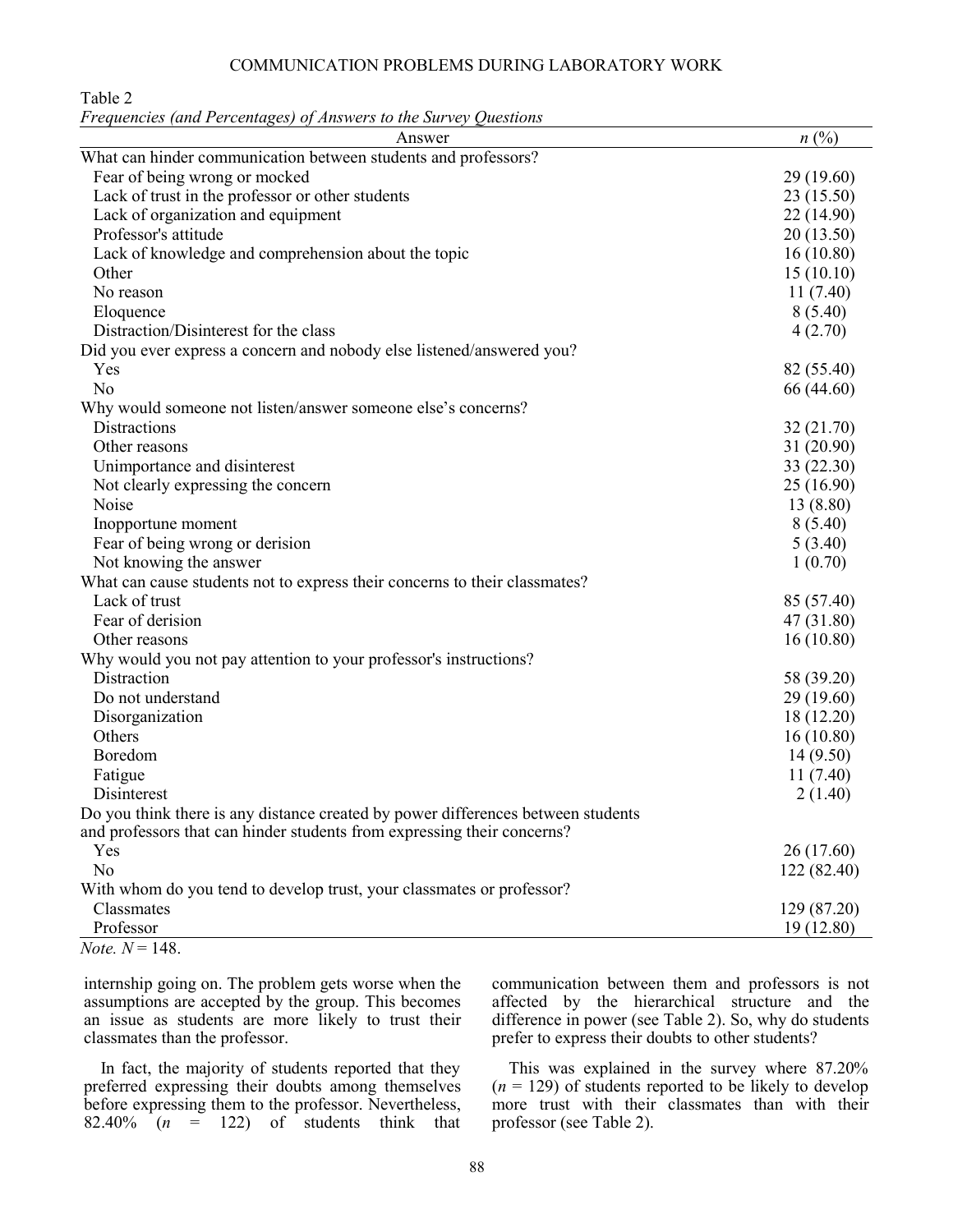This is an example of this problem: the students were unsure if they had the correct amounts of reactive products, so one of them assumed that the measurement A was wrong. If the rest of the group had agreed with the student, they would have obtained wrong results. This time, the group did not agree with her, and they verified every measurement leading them to realize that she was wrong and that it was actually measurement B that was wrong.

#### **Non-verbal communication**

In the present research, non-verbal communication is defined as any way to express an idea among participants without being stated literally. This definition thus includes cases where incomplete sentences communicate an idea.

During their LW, some students asked questions to the professor. During these specific verbal communications, three different examples of nonverbal communication were observed: (1) a student completed a professor's sentence before the professor did; (2) a student understood a professor's request without being completely stated; and (3) communication between the professor and students involved only affirmative statements to express an idea. Even if these three cases are a consequence of a verbal communication process, the information transmitted was unclear.

In the first example, the professor explained what material was necessary to use. The student relied on context to understand what the professor was about to say. She acted accordingly before the professor finished his explanation. Then, the professor confirmed what the student had already assumed. In the second example, the professor asked a student to go to a certain page. Nevertheless, she did not finish her request nor did she state the page number. However, the student understood what the professor was referring to. As for the third example, the professor explained to the student what he was supposed to do. However, after a certain period, both the student and professor stopped talking and did not mention what the task was; they simply began to make affirmative statements.

# **Discussion**

Our study supports the finding that failure of teamwork communication is one factor that contributes significantly to errors and team performance degradation (Wiegmann, ElBardissi, Dearani, Daly, & Sundt, 2007; Tambe, 1997). The results of the current study established a parallel between communication problems found during teamwork in LW and other well studied settings, such as aviation and health care, where analyses of reports of sentinel events indicate that teamwork failure are caused by communication problems (Leonard et al., 2004; Manser, 2009; Sexton et al., 2000; Mosier et al., 2012). The current work also supports Vegas et al.'s (2006) conclusion of communication as a necessary and indispensable element for experiment replication. The problems found in the current work ended in changes in process, which are not reported and leading to lower chance of experiment replication.

At last, the following problems were found: (1) disrupted communication process, (2) lack of communication, (3) assumptions, and (4) non-verbal communication.

# **Why Are They Problematic?**

The problems found in the current work can be linked to Lingard et al.'s (2004) work, which explained why communication failures are problematic during teamwork in the operating room. These problems are summarized in Table 3.

In the case of disrupted communication process, students' loss of attention can lead to delays and inefficiency problems since the professor has to resume the activities and repeat information already stated. Another problem is the students' lack of attention resulting in a loss of interest in achieving the task and, in turn, affecting the internship flow. Moreover, the time lost was unnecessarily increased due to these problems and pushed students to accomplish the laboratory internship in less time than the one originally assigned, thus increasing their chances of failure.

Table 3

*Problems Found by Lingard et al. (2004) During Teamwork*

| Problem      | Consequences                                                                                                                        |
|--------------|-------------------------------------------------------------------------------------------------------------------------------------|
| Inefficiency | Communication failure requires team members to redo or undo a procedural step;<br>step requires more action or discourse than usual |
| Tension      | Emotional responses to a communication failure; may ripple to other members/<br>environments                                        |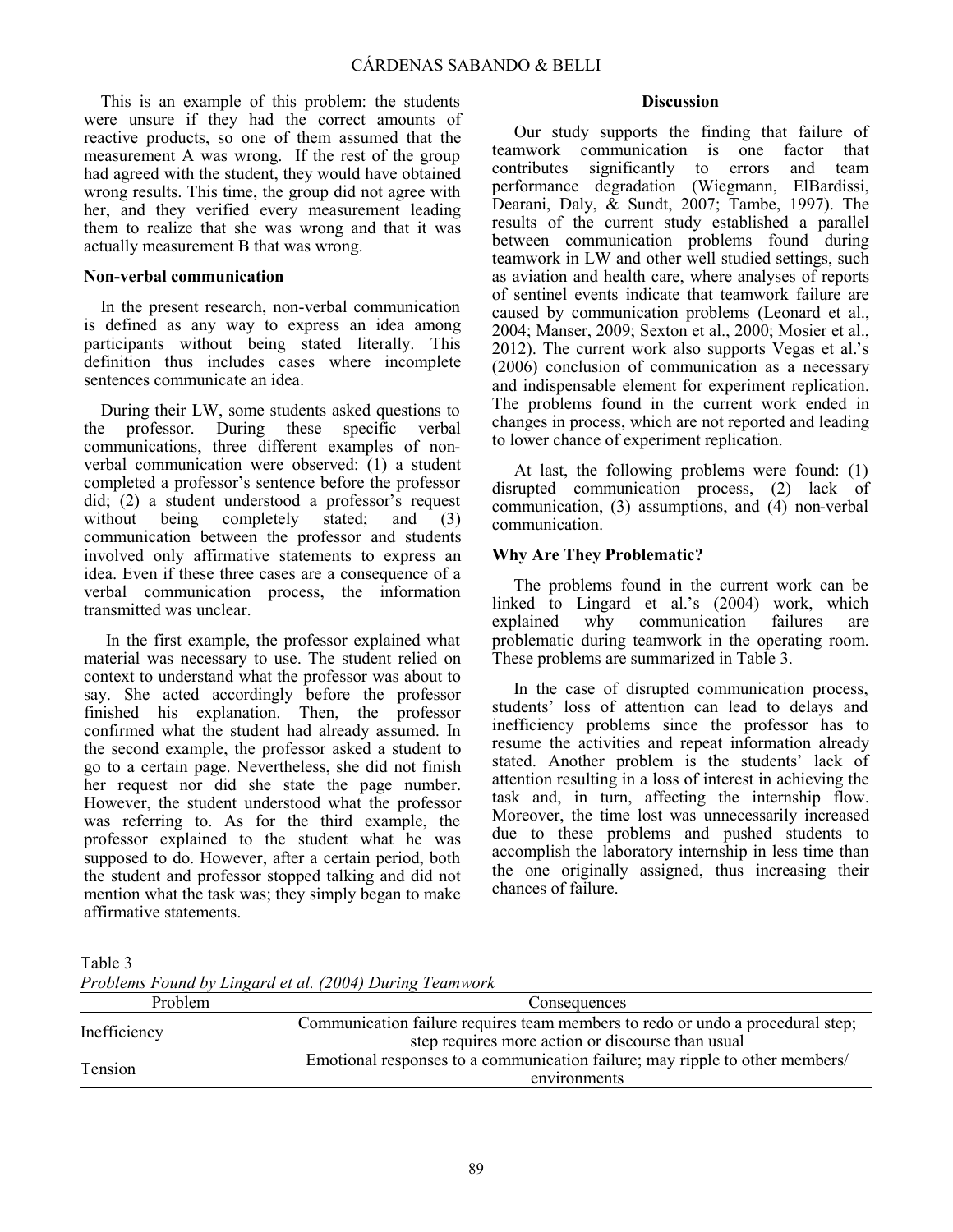The problem related to lack of communication is that relevant information is not expressed since some students do not express their doubts or they prefer to do it away from the group, which is not beneficial for the internship. The amount of shared information in a group has shown to be related to the success of such group (Orasanu & Fischer, 1992). This unexpressed information can lead to procedural errors, inefficiency, tension and inconvenience. In this case, inconvenience may affect students, which can make them feel despised. Some causes of this problem, according to students, are linked to the attitude of other students or professors, short duration of the internship, lack of organization, great number of students, lack of interest, external noise, and lack of other people's attention.

The realization of assumptions leads the laboratory internship to obtain different unreliable results due to the possible changes made during the process. These changes are not usually reported because students think either they are right or they do not want to be exposed to possible repercussions from other students or the professor. The source of this mistrust comes from the lack of trust and the fear of derision. It reduces the reliability of the obtained results and the possible replication of the experiment causing procedural error and resource waste. It can cause a workaround problem since students may accept these practices of making assumptions as a standard practice.

Non-verbal communication involves information that is not explicitly stated, leading to assumptions. For example, a professor and a student do not express which substance should be changed. Lingard et al. (2004) found a similar communication failure named as a content failure. These problems mainly included cases where relevant information was missing, or inaccurate information was exchanged, which led to inefficiency and resource waste.

Non-verbal communication can be also related to a strong relation among people and often facilitates the communication process as shown in the next section. However, in a sensitive and changing environment as a laboratory, it is necessary to express and record any interaction that can lead to a change in procedure.

#### **Are They Always Problematic?**

Some problems allowed students to improve and reaffirm their knowledge because they could also be used as indicators of other problems as it was shown in Lingard et al. (2004). These problems forced the students to go over the procedure and material in order to find what was wrong, which led to finding other problems that had not been considered until that point of the procedure.

For example, a problem resulting from lack of communication led a student to make an assumption regarding the right measurement of a substance. Even though the student was wrong in her assumption, she decided to go over all the measurements, leading her to find another problem. This demonstrates that problems or concerns that are stated worked as a useful tool in finding other errors and reassert the right information since a problem was noticed during the procedure.

Another similar beneficial situation can be seen when doubts are expressed to the whole group: they allow the students to clarify those doubts. It also encourages other students to discuss other problems with the professor. In that way, it improves their knowledge in addition to the laboratory internship. Being said, an important aspect that can help the laboratory internship to be successful is to express, correct and reaffirm information in front of the whole group involved.

Finally, there is a behaviour that has not been yet discussed in any field even though it can be seen in various contexts besides laboratory internships. In this case, the student completed beforehand the professor's sentences. This was beneficial since it obliged the professor to confirm whether or not the information was correct. In this situation, the student was right and the professor confirmed the information by repeating it. However, if the student had been wrong, the professor would have had to correct her and thus understanding would have been ensured.

# **Possible Solutions**

Wiegmann, ElBardissi, Dearani, Daly, and Sundt (2007) pointed out that errors captured immediately are more likely to be detected by the same person who committed the error. Nonetheless, when these errors are not immediately captured, they are more likely to be recognized by someone else. In both of these cases, it is necessary that involved people feel free to speak up. Leonard, Graham and Bonacum (2004) state that hierarchy, power distance, lack of psychological safety, and cultural norms frequently inhibit people from speaking up. Thus, it is necessary to improve the relation between student- and professor-student.

As it was shown in the results section, students tend to develop trust more easily with other students than with their professors. Thus, it is necessary to focus more on the latter. As a result of developing trust with the professor in charge, students would feel more comfortable in expressing concerns that would have felt embarrassed to communicate before. Additionally, it can also increase cooperation and promote higher performance and competitive advantages (Jones & George, 1998).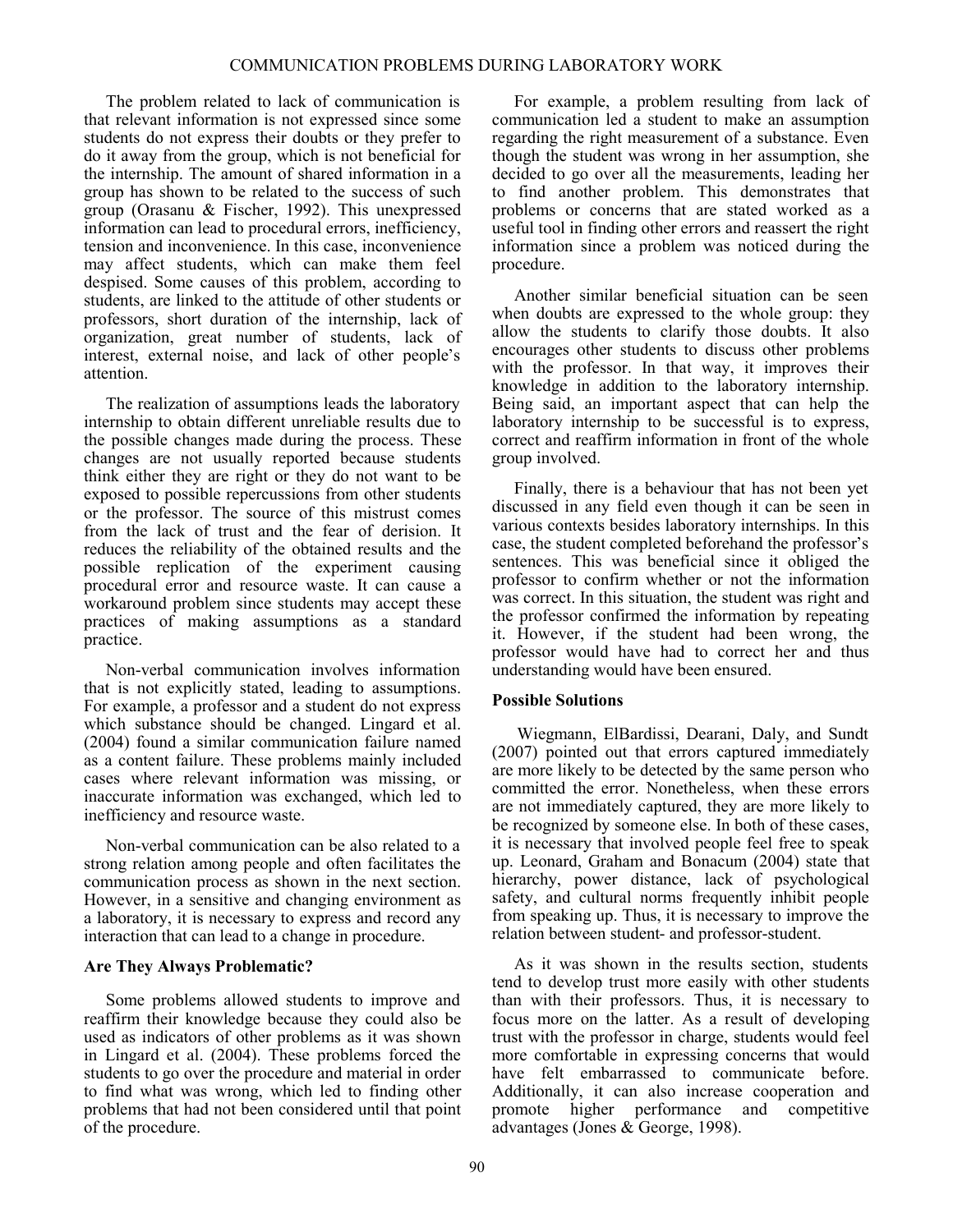It is also important to monitor team performance to avoid teamwork failures in order to reorganize and reallocate resources to meet any contingencies (Tambe, 1997). LW students and professor should go over and confirm information several times during the procedure to make sure it is right. This is common in health settings where standard protocols are used in order to verify the correct development of procedure.

As it was shown in the lack of communication example, the appropriate assertion was not used, which resulted in no one realizing the problem they were having. Leonard, Graham and Bonacum (2004) showed a useful figure that illustrates a model to guide and improve assertion in the interest of patient safety that can be extrapolated to LW. The first step of this model directs the attention to the person that tries to express a concern — attention that is often not given as demonstrated in our results. This is the way for assuring that the information is correctly emitted and received.

In the internship, we saw that if the information needed for everyone was given to the entire group in an understandable manner, there would be no need to repeat it. Thus, it is required that the presentation of necessary information be done during less critical times, where students are more available in order to reach more students.

Another thing to focus on is the necessary material for research internship. It should be prepared and distributed correctly on time. Lack of preparation and incorrect distribution of material caused professors to lose students' attention. To avoid this, it could be suggested to create a previous request/delivery register process. This process must include information about the material needed and used, its quantity, people or groups of people who require it as well as the dates it will be needed. This process ensures that the material would be on time and correctly distributed.

Assumptions can be avoided by giving the necessary information for the internship and allowing participants to have access to it during work time. Students in laboratory internships did have this kind of resource, but the frequency of its usage was negligible. It is therefore necessary to develop a different form of this particular resource. It could be, for instance, writing information easily seen from any point, such as a board. Hence, any change made could be noticed by anyone. Nevertheless, this must be checked from time to time to ensure that the information is correct.

Finally, another possible solution is the implementation of pre-laboratory exercises. These exercises aim to reduce information load for students. They must be able to stimulate the students' thinking, encourage students to express themselves, verify that procedures have been read and understood, link procedure and concepts with the knowledge taught, offer experiences in planning as well as reducing the gap among LW, lecture experiment, and application (Reid & Shah, 2007).

# **Different Backgrounds**

Up to now, it has been shown that it is necessary to avoid communication problems during any laboratory internship or research because they are detrimental to time and resource management. However, this can be contrasted with different cases; one of them is practices focused on knowledge dissemination.

Practices performed to instruct and acquire new knowledge or even to encourage people for science usually do not care about these problems. It is because in order to teach something, professors give greater freedom during performance of practices. It allows students to become more aware of LW. It could not be possible if practices just consisted on tracing predetermined steps. In research practices, it is different due to the protocols researchers have to follow to standardize the obtained outcomes. Another reason for giving this freedom is because materials typically used in these laboratory internships are not so expensive. One of the main reasons to allow students to make mistakes during internship is to let them repeat the experiment until the expected result is observed; they become more experienced and confident. This kind of practice is focused on calling the attention of students' curiosity. However, once the students got to a higher position in their career, the cost of materials and substances increases, thus the freedom given to them is reduced.

Another laboratory field that is not affected by these communication problems is medical LW for the analysis of medical samples. In these laboratories, people must follow strict protocols that have been established beforehand. Then, communication does not play an important role in the development of analysis, but it is important in sample collections and in the result report. Problems that arise in this type of laboratory are related to material management.

# **Limitation of the Research**

In the previous part, different communication problems that affected the performance in the laboratory internships at Yachay Tech were presented. This data from various groups in similar laboratory internships helped describe, in a superficial way, problems that appear during the development of each practice. In order to obtain more data to improve and reaffirm the results of this research, it is necessary to have a larger frame that includes participation of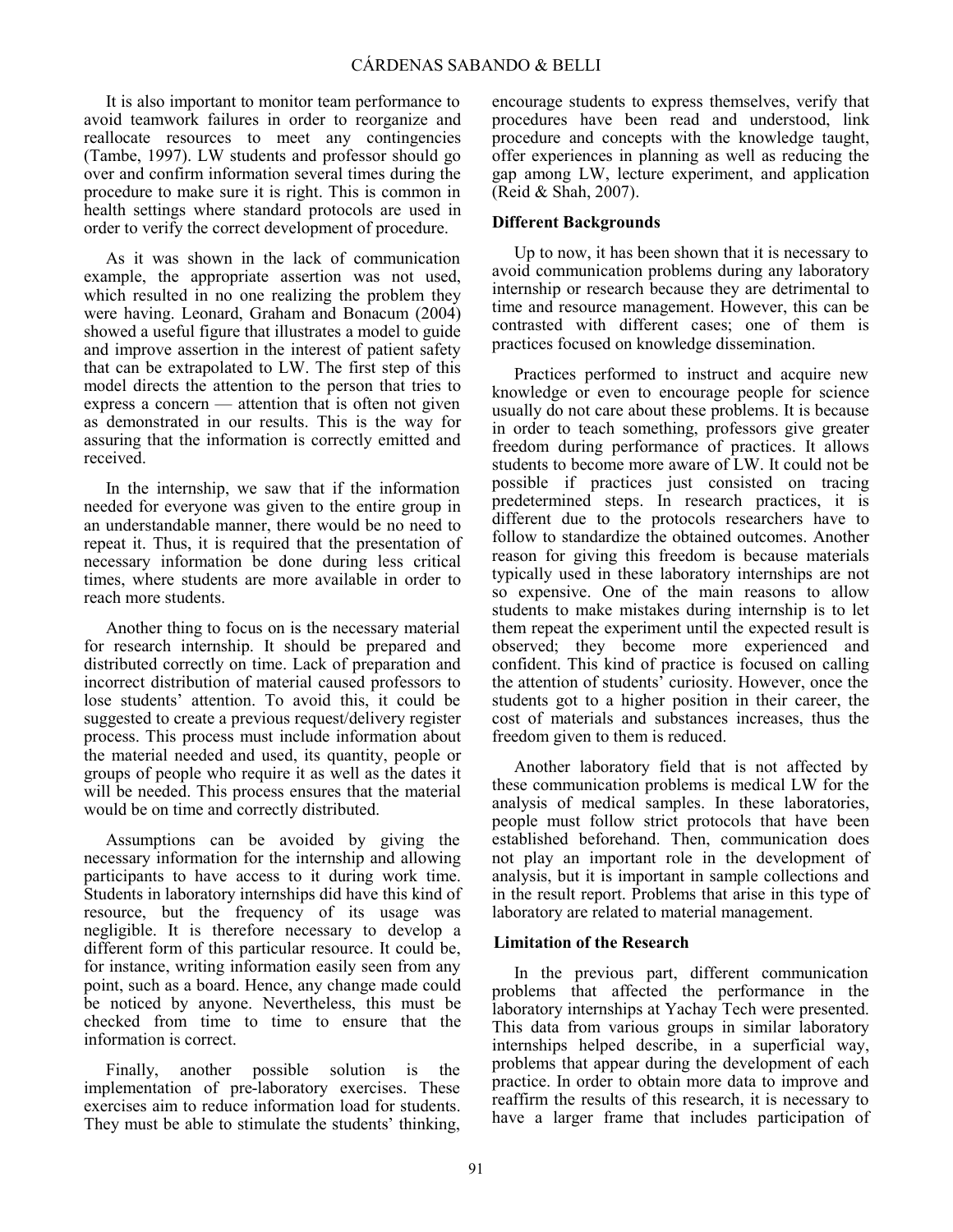university laboratories from other fields and other socio-cultural contexts. Nevertheless, the data collected in this particular study can serve as a stepping-stone to improve the way laboratory internships function.

It is necessary to mention that this is a qualitative research; thus, it has inherent limitations due to its nature. The information gathered in this research depends on the conditions of the setting and the participants. Therefore, it is difficult to extrapolate produced knowledge to other contexts. Rigor is harder to maintain, measure, and demonstrate despite the researchers' proximity to the subject of study. It is not easy to ensure validity of obtained results unless there is a large enough data from a disparate group of subjects. Additionally, the results may have been influenced by researchers and participants' personal biases and idiosyncrasies. These limitations can be reduced by replicating the research with larger groups and different conditions. By doing so, it could help generalize the obtained results.

# **Conclusion and Future Work**

Four different communication problems were found: (1) disrupted communication process, (2) lack of communication, (3) assumptions, and (4) nonverbal communication. To solve these problems, we suggest the establishment of rules before any internship in order to create an organized environment as well as to encourage researchers' participation.

This research was limited to the short sample of laboratory researches we had access to due to the development of Yachay Tech. Another problem was the lack of literature related to this topic. On the other hand, this research gives a basic idea of present communication problems in different field practices. In the future, as part of a bigger ethnographic research, we wish to analyze a more significant data supplied by witnesses in different laboratory internships for research groups in various universities.

# **References**

- Calvo, I., Zulueta, E., Gangoiti, U., Lόpez, J. M., Cartwright, H., & Valentine, K. (2009). Laboratorios remotos y virtuales en enseñanzas técnicas y cientificas, *3*, 1-21, Ikastorratza.
- Dikmenli, M. (2009). Biology student teachers' ideas about purpose of laboratory work. *Asia-Pacific Forum on Science Learning and Teaching, 10,*  1-14.
- Galegher, J., & Kraut, R. E. (1994). Computermediated communication for intellectual teamwork: An experiment in group writing. *Information Systems Research*, *5*, 110-138.
- Hackman, J. R. (1983). *A normative model of work team effectiveness*. (Tech. Rep. No. 2, Contract No. N00014-80-C-0555, NR 170-912): New Haven, CT: Yale University
- Hirvonen, P. E., & Viiri, J. (2002). Physics student teachers' ideas about the objectives of practical work. *Science and Education*, *11*, 305-316.
- Hoegl, M., & Gemuenden, H. G. (2001). Teamwork quality and the success of innovative projects: A theoretical concept and empirical evidence. *Organization science*, *12*, 435-449.
- Hsieh, H. F., & Shannon, S. E. (2005). Three approaches to qualitative content analysis. *Qualitative Health Research*, *15*, 1277- 1288.
- Jones, G. R., & George, J. M. (1998). The experience and evolution of trust: Implications for cooperation and teamwork. *Academy of Management Review*, *23*, 531–546.
- Kaifi, B. A., & Noori, S. A. (2011). Organizational behaviour: A study on managers, employees, and teams. *Journal of Management Policy and Practice*, *12*, 88-97.
- Kaleli-Yilmaz, G. (2015). The views of mathematics teachers on the factors affecting the integration of technology in mathematics courses. *Australian Journal of Teacher Education*, *40*, 132-148.
- Katz, R., & Tushman, M. (1979). Communication patterns, project performance, and task characteristics: An empirical evaluation and integration in an R&D setting. *Organizational Behaviour and Human Performance, 23*, 139-162.
- Kraut, R., Egido, C., & Galegher, J. (1988). Patterns of contact and communication in scientific-research collaboration. *Proceedings of the 1988 ACM conference on computer-supported cooperative work* (pp. 1-12). ACM.
- Lang, Q. C., Wong, A. F., & Fraser, B. J. (2005). Teacher-student interaction and gifted students' attitudes toward chemistry in laboratory classrooms in Singapore. *Journal of Classroom Interaction*, *40*, 18-28.
- Leonard, M., Graham, S., & Bonacum, D. (2004). The human factor: The critical importance of effective teamwork and communication in providing safe care. *Quality and Safety in Health Care*, *13*, i85 i90.
- Lingard, L., Espin, S., Whyte, S., Regehr, G., Baker, G. R., Reznick, R., ... Grober, E. (2004). Communication failures in the operating room: An observational classification of recurrent types and effects. *Quality and Safety in Health Care*, *13*, 330-334.